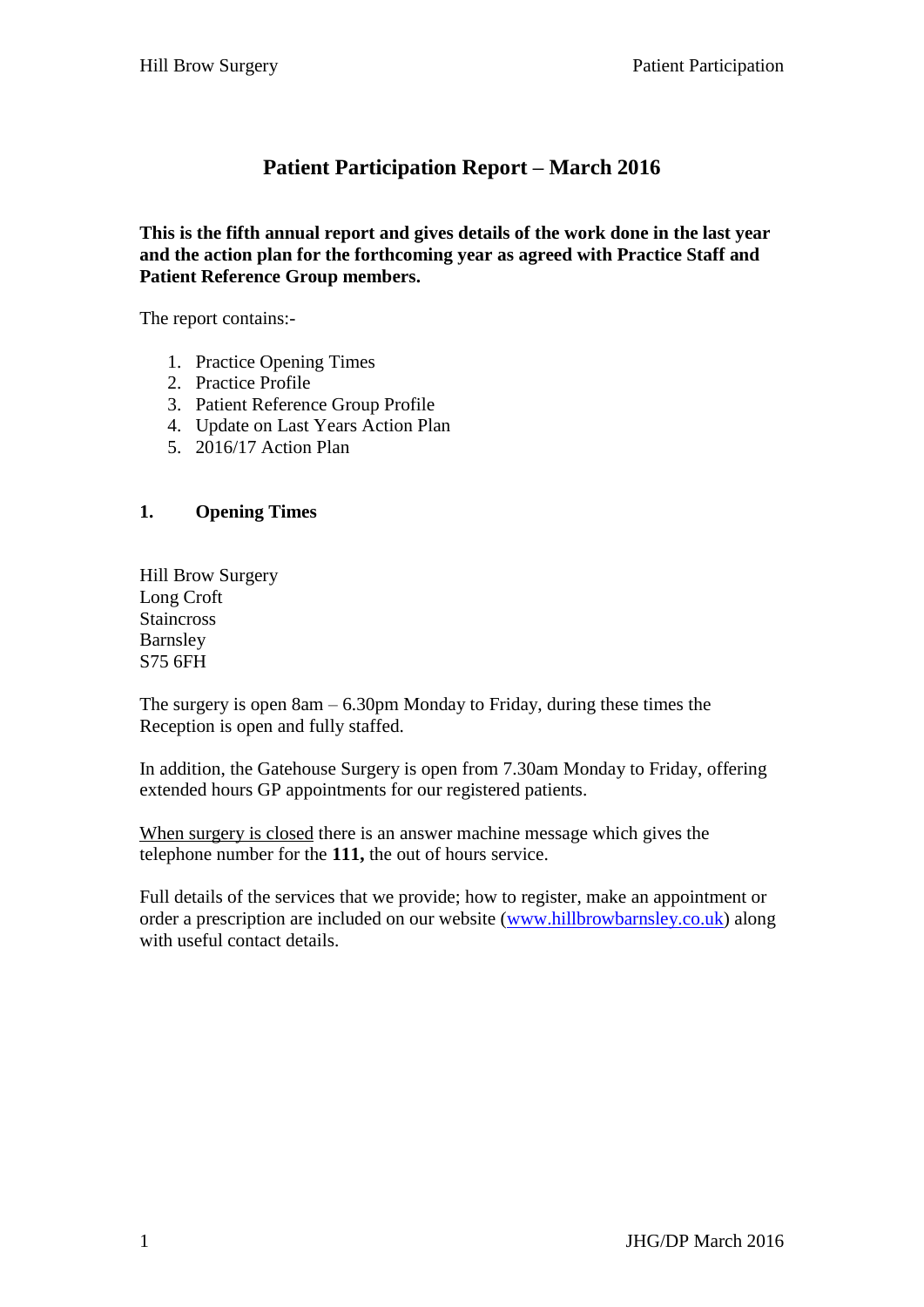### **2. Practice Profile**

Age

| $0 - 16$ | 1 <sub>7</sub><br>24 | $25 - 34$ | $35 - 44$ | $45 - 54$ | 55-64 | 65-74 | $75-$<br>84 | $85+$ | Total |  |
|----------|----------------------|-----------|-----------|-----------|-------|-------|-------------|-------|-------|--|
| 18%      | 9%                   | 5%        | 13%       | 15.5%     | 12.5% | 12.5% | 6%          | 2%    | 00%   |  |

Sex

Male 48% Female 52%

### **Ethnicity**

The Practice has ethnicity data for 85.9% of patients registered with the practice. For the data collected 1.2% of our practice population are from white/non white ethnic minority backgrounds.

#### First Language

The Practice has first language spoken data for 62% of patients registered with the practice. For the data collected 99% of our practice population speak English as a first language.

#### Meeting Identified Needs

Hill Brow has 8% over 75 year olds. Feedback from patients in this group identified that our current appointment system favoured patients able to book online for prebookable appointments. The walk in system has gone some way to address this need, but further amendments are planned for 2016/17.

### **3. Patient Reference Group**

Hill Brow Surgery uses a number of methods to gain the views of patients, to enable us to include the patient's perspective when planning future changes/improvements.

To assist us with this we have a PRG (patient reference group), which is a small group of interested patients who help us to decide which areas to concentrate on, to interpret the results of surveys and to prioritise issues for our action plans.

Hill Brow Surgery PRG is a virtual group, run via emails. All emails are sent as 'blind carbon copies' to ensure that each individual's details are kept confidential and to stop any possibility of unsolicited emails from other members.

We continue to try to attract more members to the PRG. We advertise on our website, in our waiting rooms, our doctors opportunistically mention the group to patients and we write an "invitation to join" letter to patients who have raised complaints about organisational/system issues within the practice.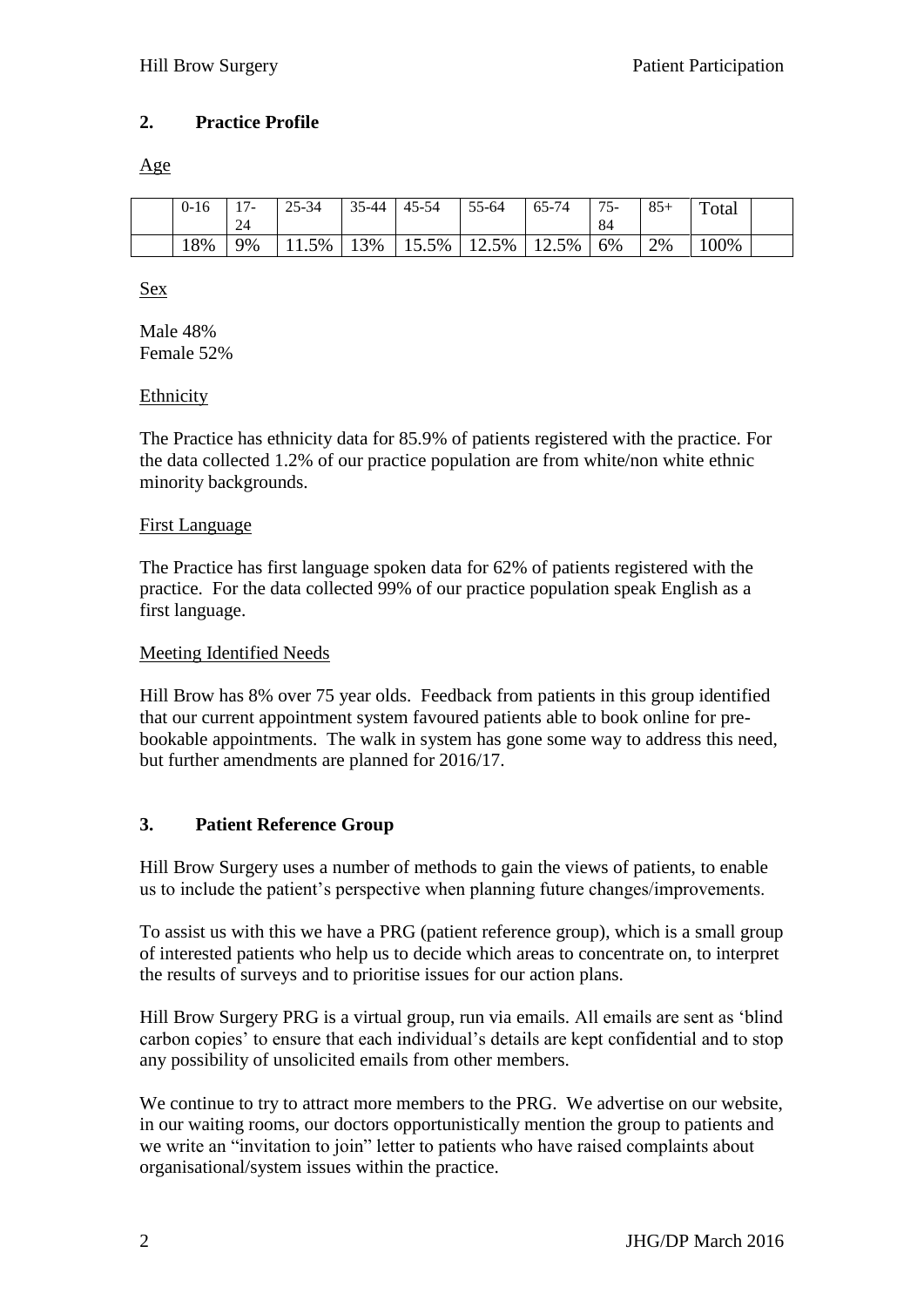### Current membership of PRG

Age

| $0 - 16$ | 17-24 | 25-34 | $35-44$ | $45-54$ | $55-64$ | 65-74 | 75-84 | $85+$ | Total |  |
|----------|-------|-------|---------|---------|---------|-------|-------|-------|-------|--|
|          |       | 5%    | 5%      | 15%     | 30%     | 5%    | 35%   | 5%    |       |  |

Sex

Male 40% Female 60%

#### Ethnicity

0% of the PRG are from white/non white ethnic minority backgrounds.

### *4. Update on Last Year's Action Plan (2015/16)*

During 2015/16 the Practice has contacted PRG members to inform them of changes within Barnsley (I-Heart Barnsley) and to invite them to a meeting at The Core.

In addition patients and PRG members have been asked their opinion via F&FT. We have also fed back to PRG members results of mini surveys about the appointment system and updated them on the high number of complaints received regarding the Voice Connect automated telephone system.

Feedback from PRG members has assisted the Practice in developing services and making decisions regarding cancelling Voice Connect.

|                | Appointment System – Trial an open       | This system was implemented and     |
|----------------|------------------------------------------|-------------------------------------|
|                | access walk-in service each morning, to  | whilst it has been welcomed by      |
|                | run alongside the normal appointment     | some patients, others are unhappy   |
|                | system. Two Doctors to run normal pre-   | at the reduction in bookable        |
|                | bookable appointments, three Doctors to  | appointments.                       |
|                | work through the walk-in list.           | (See 2016/17 Action Plan)           |
| $\overline{2}$ | $GP$ of Choice Appointments $-$ All pre- | This change was withdrawn after     |
|                | bookable surgeries to have appointments  | a short trial, because of reduction |
|                | available 28 days in advance, instead of | in bookable appointments due to     |
|                | the current 14 days.                     | the walk in system.                 |
|                |                                          | (See 2016/17 Action Plan)           |
| 3              | <b>Voice Connect</b>                     | This was implemented to give        |
|                |                                          | patients the option to use an       |
|                |                                          | automated system. Initial           |
|                |                                          | problems left patients in a 'loop'  |
|                |                                          | for up to 30 minutes, but even      |
|                |                                          | when system amended the             |
|                |                                          | feedback from patients was very     |
|                |                                          | negative. Number of complaints      |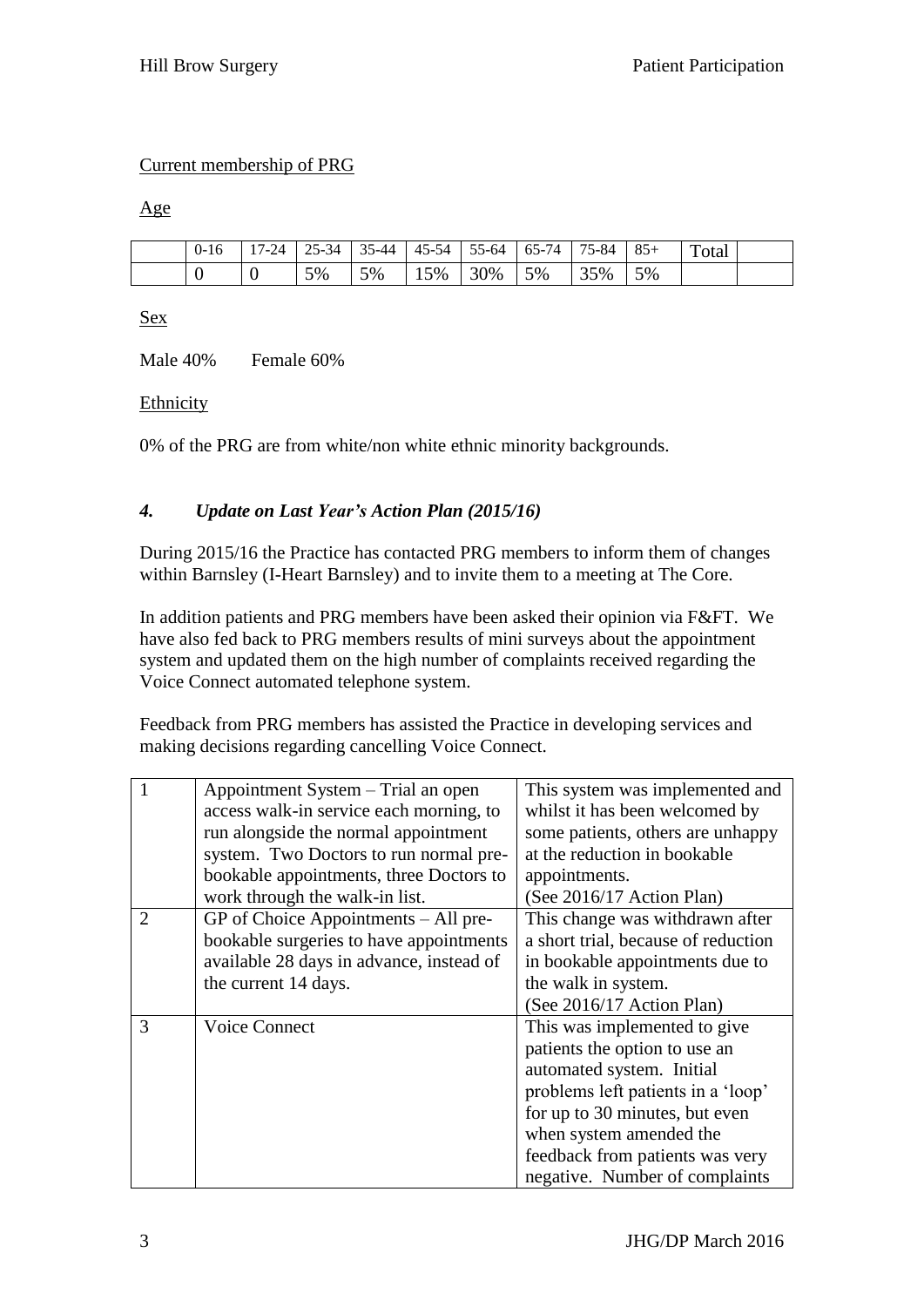|    |             | during this period was<br>unprecedented. Staff and PRG<br>agreed that system should be<br>turned off, reverting back to old<br>system.                                                   |
|----|-------------|------------------------------------------------------------------------------------------------------------------------------------------------------------------------------------------|
| 4. | Newsletter  | This has not yet been published.<br>Feedback from PRG and staff was<br>sought but very little response and<br>shelved due to pressure of other<br>work.<br>(See 2016/17 Action Plan)     |
| 5. | Name Badges | Staff have all been issued with<br>badges, giving their name and job<br>title. This has helped patients be.<br>more aware of who they are<br>speaking to, response has been<br>positive. |

## **5. 2015/16 Action Plan**

| 1              | Appointment System – Keep the walk-       | Start date – Mid April 2016 |
|----------------|-------------------------------------------|-----------------------------|
|                | in system, but ensure that there are more |                             |
|                | pre-bookable appointments as well, to     |                             |
|                | cater for working people.                 |                             |
|                | Also, to review time of release of        |                             |
|                | appointments, to ensure that patients     |                             |
|                | ringing during surgery times have         |                             |
|                | access to appointment slots, not just     |                             |
|                | those using internet before reception     |                             |
|                | opens                                     |                             |
| $\overline{2}$ | GP Choice Appointments – Have some        | Start date $-$ May 2016     |
|                | appointments available up to 28 days in   |                             |
|                | advance for GPs; monitoring the rate of   |                             |
|                | missed appointments to ensure time is     |                             |
|                | not wasted by booking so far in           |                             |
|                | advance. (SMS Text reminders should       |                             |
|                | assist with this system)                  |                             |
| 3.             | Newsletter $-$ GP changes/ system         | June 2016                   |
|                | changes and general NHS update            |                             |
|                | information to be included in a regular   |                             |
|                | newsletter. To be published on website    |                             |
|                | and hard copies available in surgery.     |                             |
|                | PRG members to be emailed newsletter,     |                             |
|                | for approval/amendments prior to          |                             |